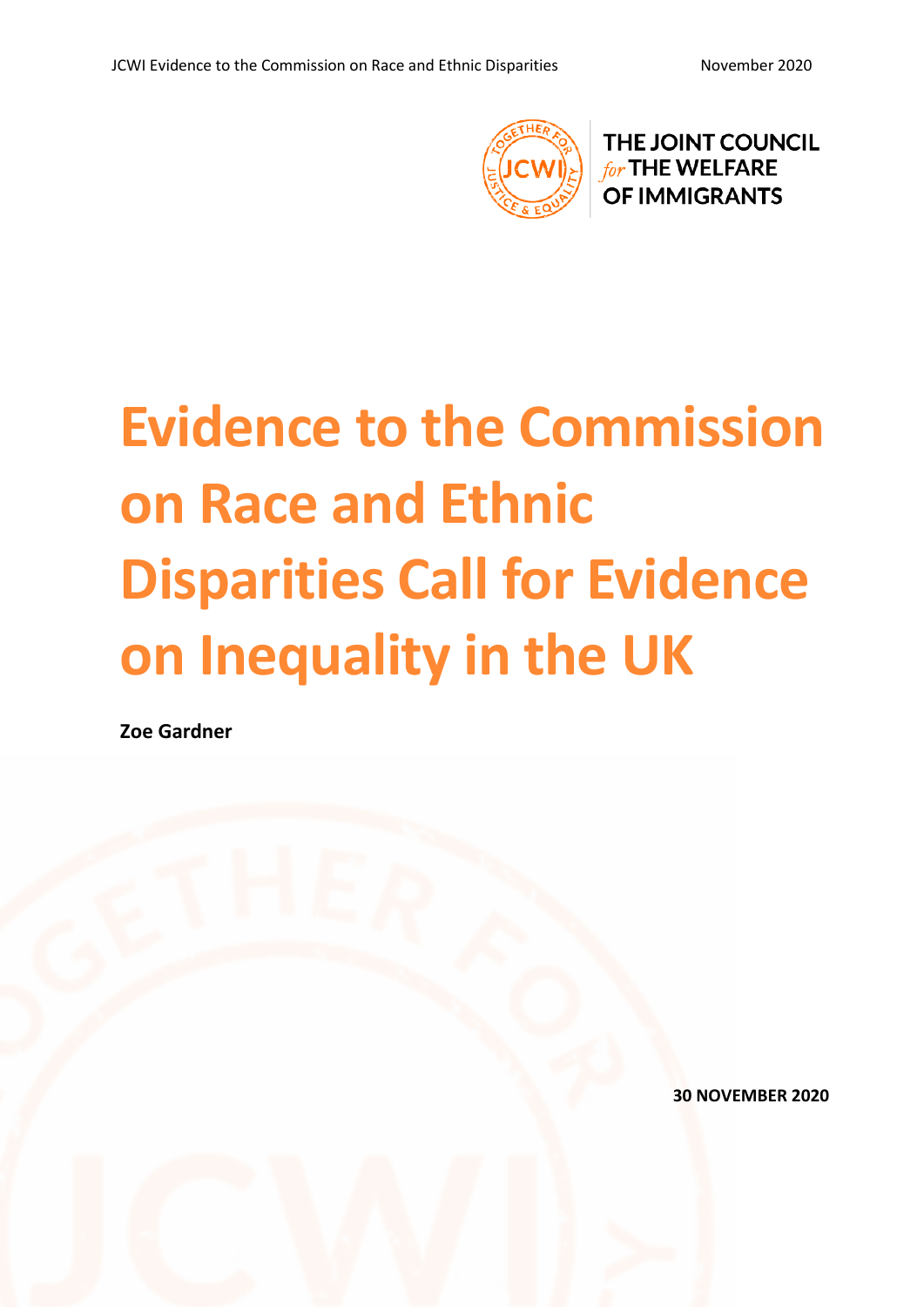### **Contents**

| Recommendations that must be implemented to address racial inequality in the UK: A non- |  |
|-----------------------------------------------------------------------------------------|--|
|                                                                                         |  |
|                                                                                         |  |
|                                                                                         |  |
|                                                                                         |  |
|                                                                                         |  |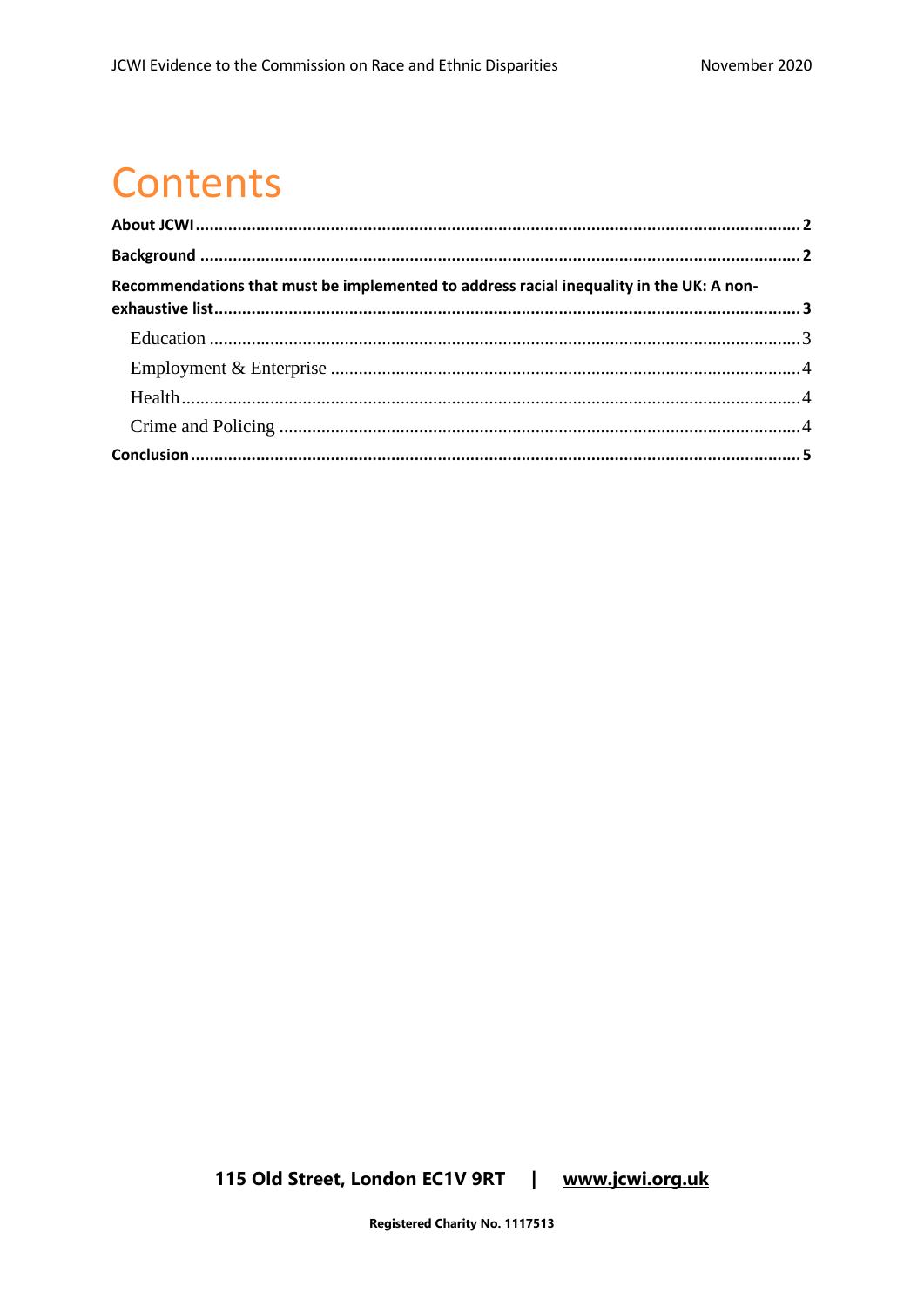### <span id="page-2-0"></span>About JCWI

JCWI was founded in 1967 to ensure that the rule of law and human rights were respected in the immigration system. We are the UK's leading immigration charity covering all aspects of immigration, asylum, and nationality law. Our clients comprise mainly of migrants from BAME backgrounds, and we frequently research, examine, and analyse the discriminatory effects of immigration policy.

### <span id="page-2-1"></span>Background

This cross-government commission to examine racial inequality in the UK has been ordered in response to widespread public unrest that took place in the Summer of this year as part of the global Black Lives Matter movement. This movement is credited in part with a significant impact in public attitudes in the UK, with YouGov polling following the demonstrations showing that 84% of black and other minority ethnic British residents think racism is a major problem in our society<sup>1</sup>, and a Guardian poll revealing nearly two thirds of Britons of all ethnicities believe there is a fair amount or a great deal of racism plaguing our society today<sup>2</sup>.

The protests and the findings of these and other national polls came at a time when it was coming to light that the Coronavirus has had a disproportionate impact on black and minority ethnic people in the UK, with the highest rates of infections and deaths impacting black people, and the lowest impact on white people<sup>3</sup>. It is clear that in 2020, Britain still has a long way to go before we can claim to be a fair, equal and tolerant society that provides equity and dignity to all our communities. This is shameful in and of itself but is made far more galling when the lack of action to correct this situation by the leaders of the country is taken into account.

While the issue of racial inequality has once again come to the forefront of the national conversation in 2020, however, the fact that black, brown and minority ethnic communities experience discrimination leading to poorer outcomes in education, employment, health and crime and policing is not new information. Repeated reports, inquiries, investigations and outright scandals have laid bare, again and again, the ethnic disparities that impact our society over the past decade and beyond, while startlingly little serious action has been taken to remedy the question.

The breadth and vagueness of the questions asked in this response, and the concerning public statements denying institutional and structural racism in the UK made by those involved in this commission, suggest to us that this is not a genuine exercise. The questions themselves speak of a profound ignorance of the evidence, the expertise, and the years of

<sup>2</sup> https://www.theguardian.com/world/2020/jul/16/racism-in-the-uk-still-rife-say-majority-of-britons <sup>3</sup>https://assets.publishing.service.gov.uk/government/uploads/system/uploads/attachment\_data/file/908434/ Disparities\_in\_the\_risk\_and\_outcomes\_of\_COVID\_August\_2020\_update.pdf

<sup>1</sup> https://yougov.co.uk/topics/politics/articles-reports/2020/06/26/nine-ten-bame-britons-think-racism-existssame-lev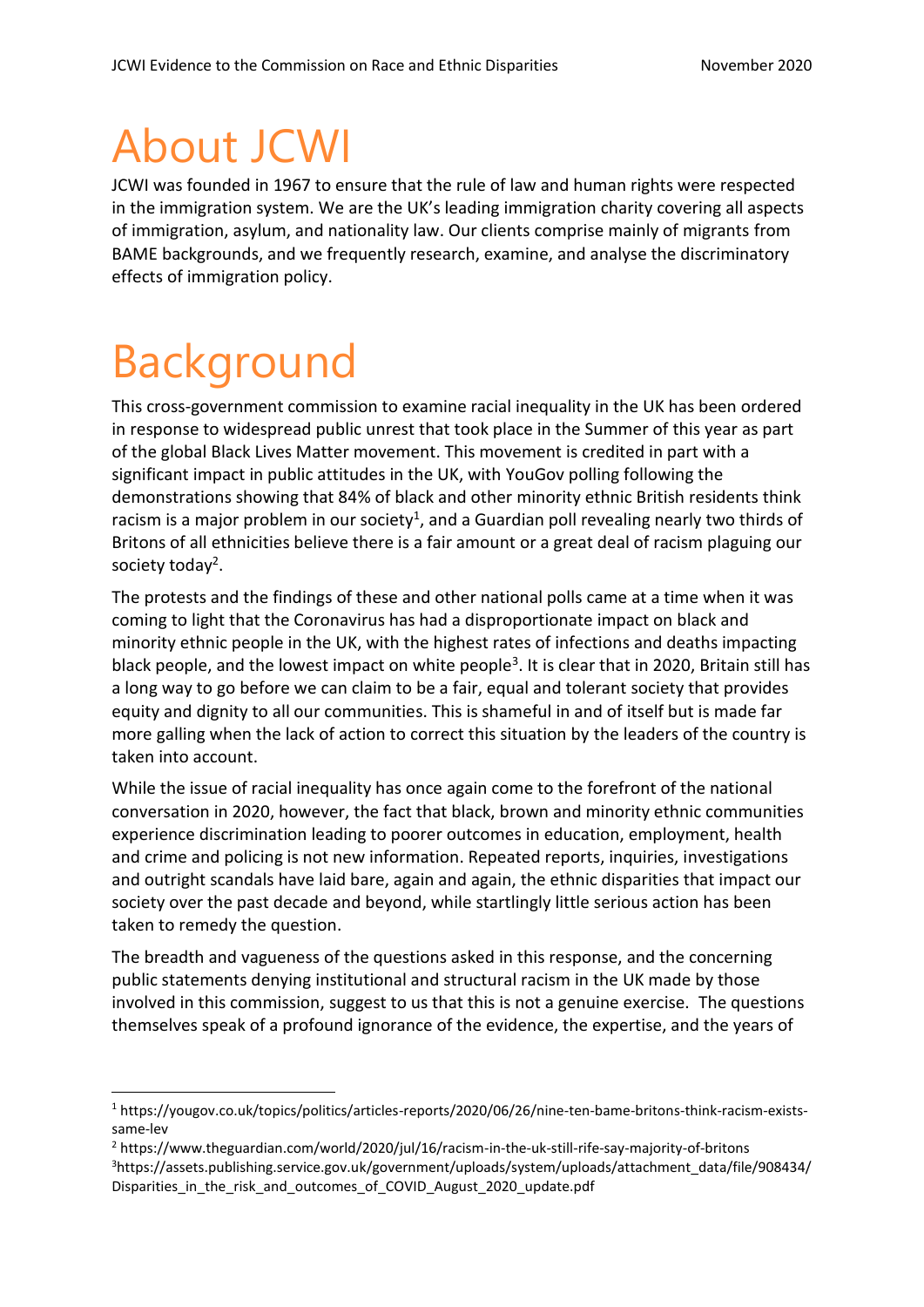labour that have been poured into past inquiries, investigations, and expert reports into these matters, all of which have been left to rot on shelves unimplemented.

The questions themselves are in some cases appallingly put. Question 9, for example, is an extraordinary example of begging the question. It assumes facts that are not in evidence. Moreover the 10 questions put cover a huge breadth of topics, far outside the scope of such a short inquiry, with such an inexpert panel.

Our submission to this commission, therefore, rejects the very premise that this process is what this government needs in order to begin to finally tackle racial inequality and racism. We believe this is nothing more than an attempt to kick the issue further into the long grass and represents a poor use of the time of civil society organisations and individuals forced to provide, yet again, a data set that is as likely to be ignored as previous efforts have been. We intend to use this submission, therefore, to highlight some of the many existing inquiries and reports that have examined the issues of race inequality and whose recommendations have yet to be implemented. Once a determined attempt has been made to implement the findings and recommendations of those reports, the Government will find it far easier to engage with minority communities and expert organisations on what further steps are needed, what further evidence may need to be gathered.

## <span id="page-3-0"></span>Recommendations that must be implemented to address racial inequality in the UK: A nonexhaustive list

The publications listed below that correspond to each of the four areas of interest to this commission represent merely an indication of the breadth of available literature examining the evidence on the issue at hand that is available already. We encourage members of the commission to revisit all the other evidence that has been collected and made available to them on this topic and to consider the prompt implementation of all the relevant recommendations. We further recommend that the commission examine other reports that have been made available to government over the past decade, including all the outputs of The [Race Disparity Audit](https://assets.publishing.service.gov.uk/government/uploads/system/uploads/attachment_data/file/686071/Revised_RDA_report_March_2018.pdf) 2016, the 2018 [Shaw Review,](https://assets.publishing.service.gov.uk/government/uploads/system/uploads/attachment_data/file/728376/Shaw_report_2018_Final_web_accessible.pdf) as well as Wendy Williams' 2020 [Windrush Lessons Learned Review](https://assets.publishing.service.gov.uk/government/uploads/system/uploads/attachment_data/file/874022/6.5577_HO_Windrush_Lessons_Learned_Review_WEB_v2.pdf), and the Joint Council for the Welfare of Immigrants' [briefing](https://www.jcwi.org.uk/windrush-lessons-learned-review) on it.

#### <span id="page-3-1"></span>Education

- [Race and Racism in English Secondary Schools](https://www.runnymedetrust.org/uploads/publications/pdfs/Runnymede%20Secondary%20Schools%20report%20FINAL.pdf) Runnymede Trust June 2020
- [Young and Black](https://www.ymca.org.uk/wp-content/uploads/2020/10/ymca-young-and-black.pdf) YMCA October 2020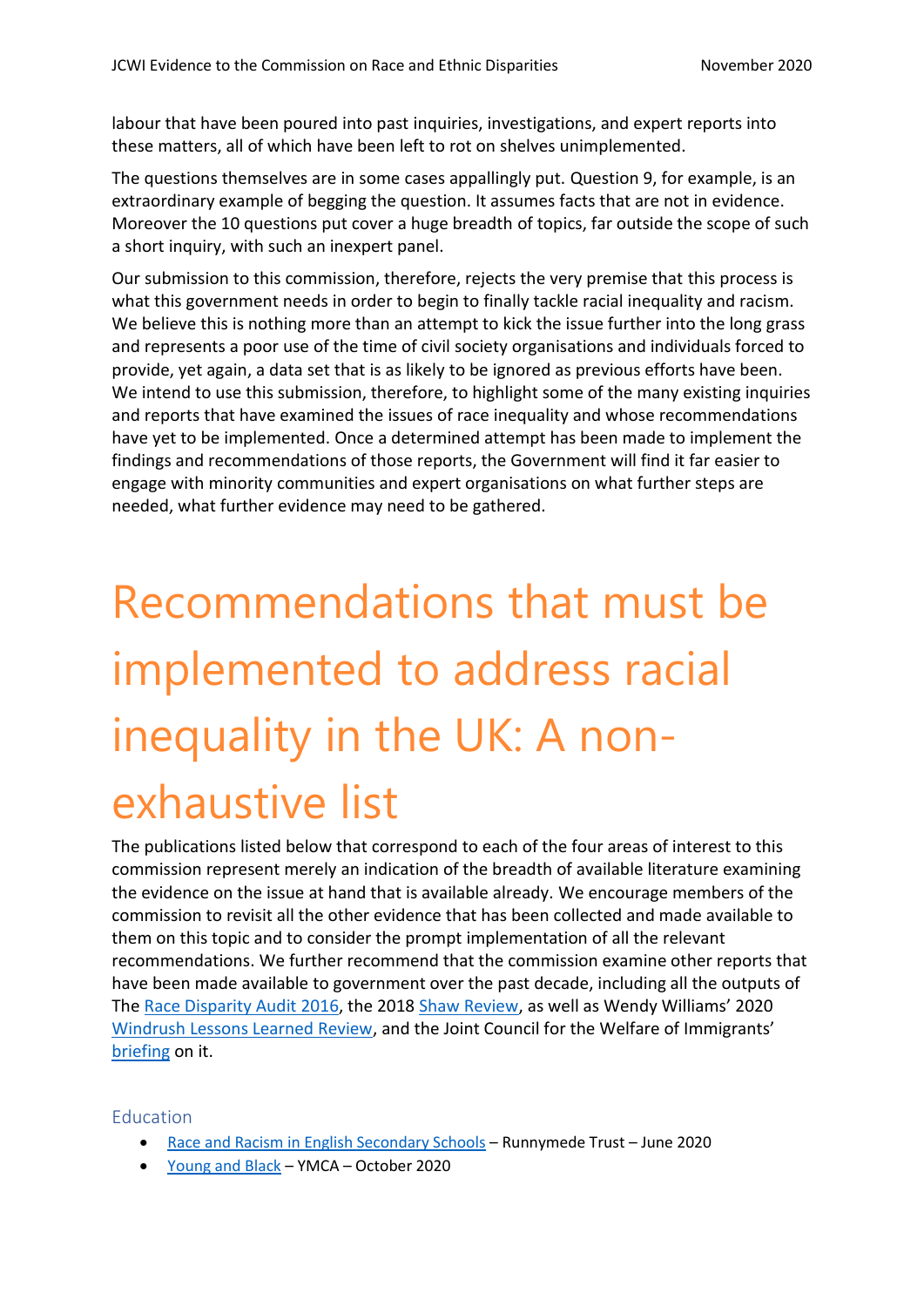- [Tackling Racial Harassment in Higher](https://www.universitiesuk.ac.uk/policy-and-analysis/reports/Pages/tackling-racial-harassment-in-higher-education.aspx) Education Universities UK November 2020
- [Tackling Racial Harassment: Universities Challenged](https://www.equalityhumanrights.com/sites/default/files/tackling-racial-harassment-universities-challenged.pdf) Equality & Human Rights Commission – October 2019
- [The Runnymede School Report](http://www.runnymedetrust.org/uploads/The%20School%20Report.pdf) Runnymede Trust August 2015

#### <span id="page-4-0"></span>Employment & Enterprise

- [Migrants and discrimination in the UK](https://migrationobservatory.ox.ac.uk/resources/briefings/migrants-and-discrimination-in-the-uk/) The Migration Observatory January 2020
- [Are employers in Britain discriminating against ethnic minorities?](http://csi.nuff.ox.ac.uk/wp-content/uploads/2019/01/Are-employers-in-Britain-discriminating-against-ethnic-minorities_final.pdf) Centre for Social Investigation at Nuffield College – January 2019
- [Racism Ruins Lives](http://hummedia.manchester.ac.uk/institutes/code/research/projects/racism-at-work/tuc-full-report.pdf) University of Manchester & the TUC April 2019
- [A Report into the Ethnic Diversity of UK Boards](https://assets.ey.com/content/dam/ey-sites/ey-com/en_uk/news/2020/02/ey-parker-review-2017-report-final.pdf) October 2017
- [Race in the Workplace](https://assets.publishing.service.gov.uk/government/uploads/system/uploads/attachment_data/file/594336/race-in-workplace-mcgregor-smith-review.pdf) The McGregor Smith Review February 2017
	- o The Government Response to this Review, where multiple recommendations were rejected in favour of voluntary requirements on businesses and employers, can be found [here.](https://assets.publishing.service.gov.uk/government/uploads/system/uploads/attachment_data/file/594365/race-in-workplace-mcgregor-smith-review-response.pdf)

#### <span id="page-4-1"></span>**Health**

- [Disparities in the risk and outcomes of Covid-19](https://assets.publishing.service.gov.uk/government/uploads/system/uploads/attachment_data/file/908434/Disparities_in_the_risk_and_outcomes_of_COVID_August_2020_update.pdf) Public Health England August 2020
- [Over-Exposed and Under-Protected](https://www.runnymedetrust.org/uploads/Runnymede%20Covid19%20Survey%20report%20v2.pdf) Runnymede Trust August 2020
- [Patients not Passports: Migrants' Access to Healthcare during the Coronavirus Crisis](https://www.medact.org/wp-content/uploads/2020/06/Patients-Not-Passports-Migrants-Access-to-Healthcare-During-the-Coronavirus-Crisis.pdf) MedAct – June 2020
- [Musculoskeletal conditions and Black, Asian and Minority Ethnic people: Addressing health](https://raceequalityfoundation.org.uk/wp-content/uploads/2020/10/MSK-Report-Addressing-Health-Inequalities.pdf)  [inequalities](https://raceequalityfoundation.org.uk/wp-content/uploads/2020/10/MSK-Report-Addressing-Health-Inequalities.pdf) – Race Equality foundation – May 2020
- [Patients not Passports: Challenging Healthcare Charging in the NHS](https://www.medact.org/wp-content/uploads/2020/10/Patients-Not-Passports-Challenging-healthcare-charging-in-the-NHS-October-2020-Update.pdf) MedAct October 2020
- [Saving Lives, Improving Mothers' Care](https://www.npeu.ox.ac.uk/assets/downloads/mbrrace-uk/reports/MBRRACE-UK%20Maternal%20Report%202019%20-%20WEB%20VERSION.pdf) MBRRACE-UK November 2019
- [Fair Society Healthy Lives](http://www.instituteofhealthequity.org/resources-reports/fair-society-healthy-lives-the-marmot-review/fair-society-healthy-lives-full-report-pdf.pdf) The Marmot Review February 2010
	- o The Government Response to this Review, where the creation of Public Health England was intended to address the issues it raised can be found [here.](https://assets.publishing.service.gov.uk/government/uploads/system/uploads/attachment_data/file/215177/dh_132548.pdf) The government announced this year that PHE is to be scrapped.

#### <span id="page-4-2"></span>Crime and Policing

- [The Lammy Review](https://assets.publishing.service.gov.uk/government/uploads/system/uploads/attachment_data/file/643001/lammy-review-final-report.pdf) David Lammy MP September 2017
	- $\circ$  The Government Response to this Review, where a number of recommendations were rejected can be found [here.](https://assets.publishing.service.gov.uk/government/uploads/system/uploads/attachment_data/file/669206/Response_to_David_Lammy_Review.pdf) A statement from Alex Chalk in the House of Commons in June 2020, [confirmed](https://www.theyworkforyou.com/debates/?id=2020-06-30d.172.0) that of the accepted recommendations, just 16 out of 33 have so far been implemented.
- [The Colour of Injustice](https://www.lse.ac.uk/united-states/Assets/Documents/The-Colour-of-Injustice.pdf) London School of Economics October 2018
- [Building Trust](https://justiceinnovation.org/sites/default/files/media/documents/2019-03/building-trust.pdf) Centre for Justice Innovation March 2017
- [Report of the Independent Review of Deaths and Serious Incidents in Police Custody](https://assets.publishing.service.gov.uk/government/uploads/system/uploads/attachment_data/file/655401/Report_of_Angiolini_Review_ISBN_Accessible.pdf) The Angolini Review – January 2017
- [The Young Review](https://www.clinks.org/publication/young-review#:~:text=The%20Young%20Review) Clinks December 2014
- [Stop and Think: A critical review of the use of stop and search powers in England & Wales](https://www.equalityhumanrights.com/sites/default/files/ehrc_stop_and_search_report.pdf) Equality & Human Rights Commission – March 2010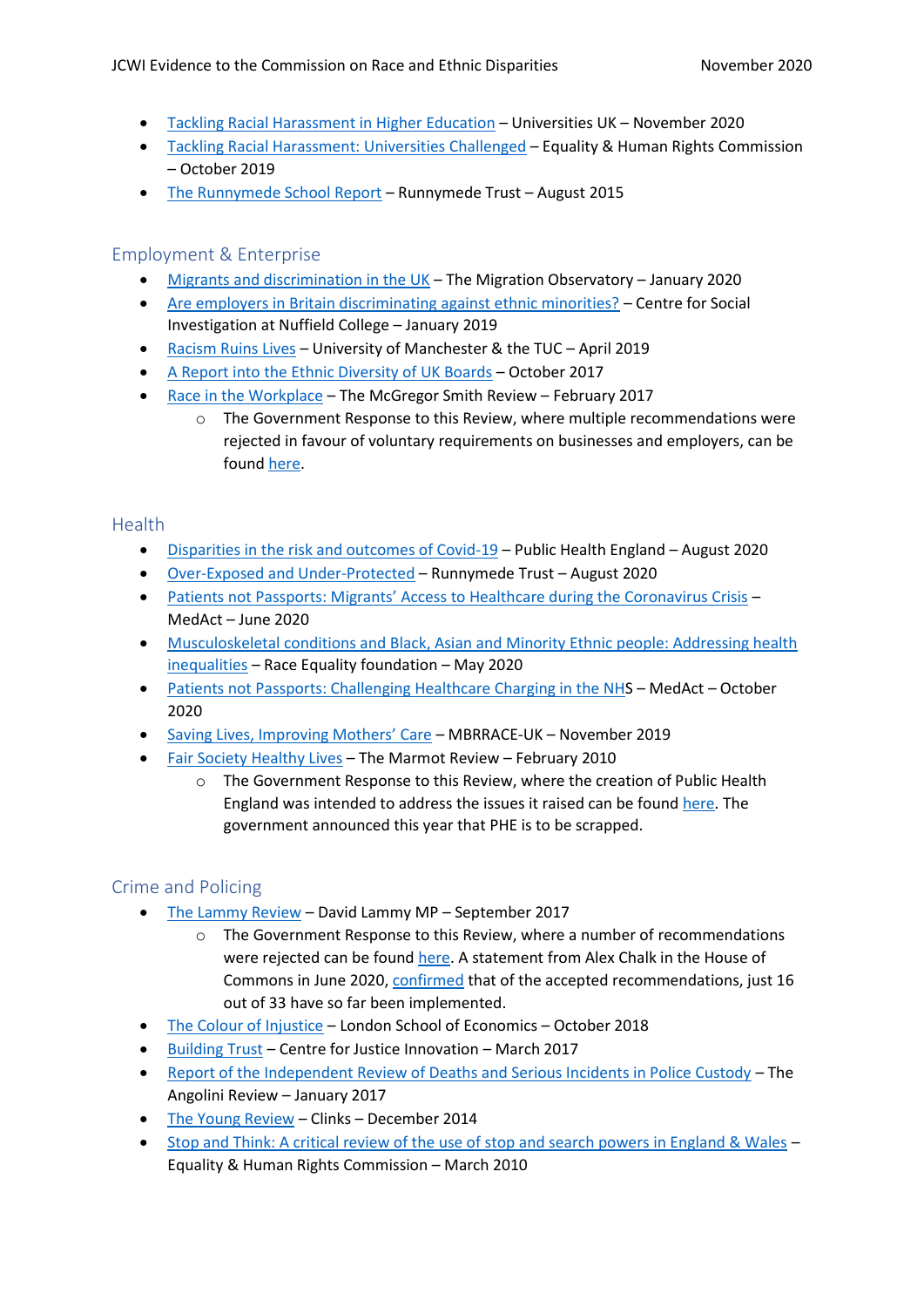### <span id="page-5-0"></span>Conclusion

The reports linked above represent only a small sampling of the meticulously researched data on racial inequalities in the UK that the government has available to it. Combined they represent uncounted hours of dedicated and skilled data collection and analysis presented in clear recommendations to the government intended to make the task of addressing these inequalities as straightforward as possible. We fear that this new consultation not only duplicates the tireless work that has already been done in this area but seeks to undermine it. Black, brown and other minority ethnic British people have waited long enough for their voices to be heard, their work to be recognised and their grievances to be addressed once and for all. It is time for a demonstration of true commitment to racial equality, demonstrated through tangible action.